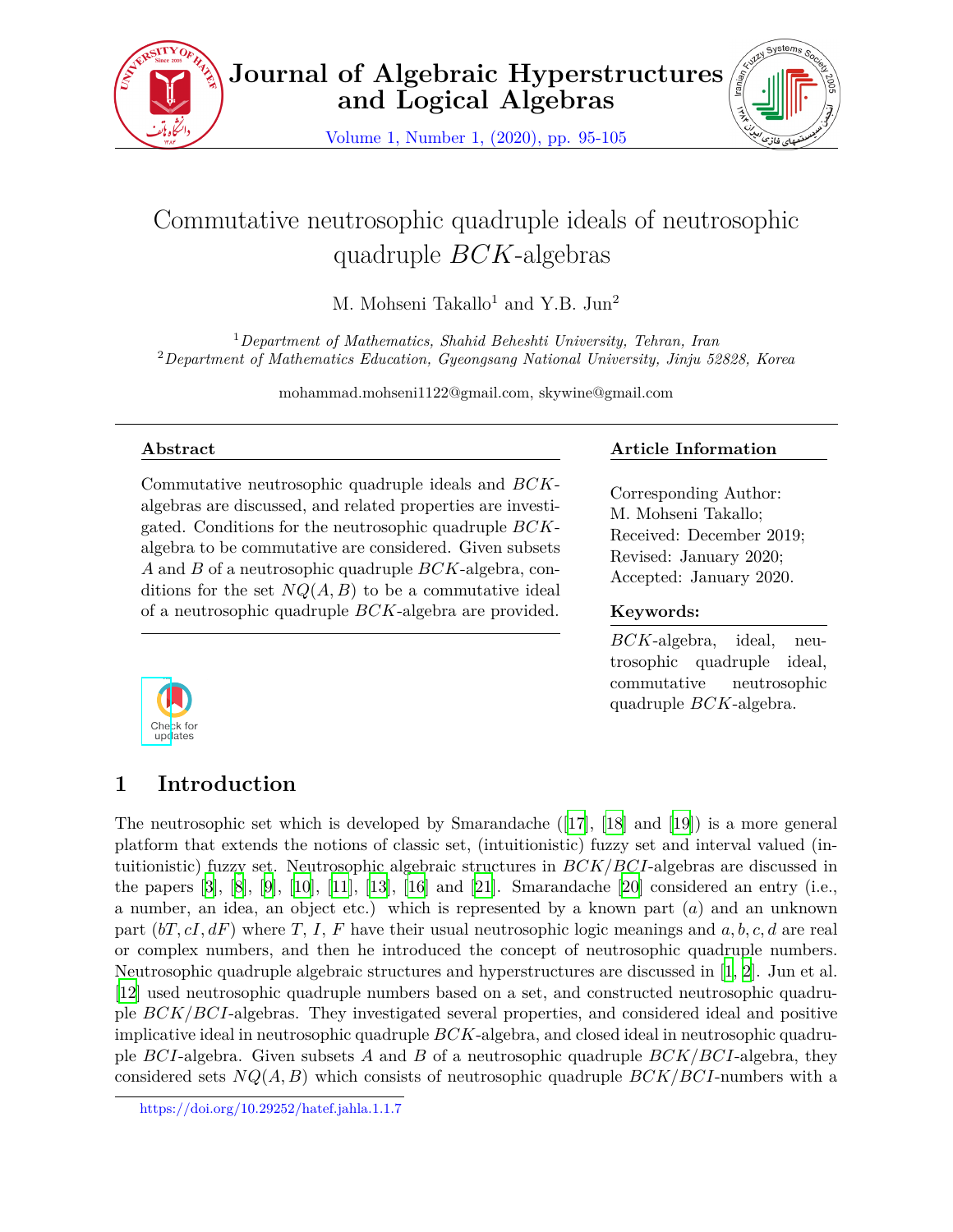condition. They provided conditions for the set  $NQ(A, B)$  to be a (positive implicative) ideal of a neutrosophic quadruple *BCK*-algebra, and the set  $NQ(A, B)$  to be a (closed) ideal of a neutrosophic quadruple *BCI*-algebra. They gave an example to show that the set  $\{0\}$  is not a positive implicative ideal in a neutrosophic quadruple *BCK*-algebra, and then they considered conditions for the set *{*˜0*}* to be a positive implicative ideal in a neutrosophic quadruple *BCK*-algebra.

In this paper, we discuss a commutative neutrosophic quadruple ideal and *BCK*-algebra and investigate several properties. We consider conditions for the neutrosophic quadruple *BCK*-algebra to be commutative. Given subsets *A* and *B* of a neutrosophic quadruple *BCK*-algebra, we give conditions for the set *NQ*(*A, B*) to be a commutative ideal of a neutrosophic quadruple *BCK*algebra.

#### **2 Preliminaries**

A *BCK/BCI*-algebra is an important class of logical algebras introduced by K. Iséki (see [[6](#page-9-6)] and [[7](#page-9-7)]) and was extensively investigated by several researchers.

By a *BCI-algebra*, we mean a set *X* with a special element 0 and a binary operation *∗* that satisfies the following conditions:

- (I)  $(\forall x, y, z \in X)$   $(((x * y) * (x * z)) * (z * y) = 0),$
- (II)  $(\forall x, y \in X) ((x * (x * y)) * y = 0),$
- (III)  $(\forall x \in X)$   $(x * x = 0)$ ,
- $(K)$   $(\forall x, y \in X)$   $(x * y = 0, y * x = 0 \Rightarrow x = y)$ .

If a *BCI*-algebra *X* satisfies the following identity:

(V)  $(\forall x \in X)$   $(0 * x = 0)$ ,

then *X* is called a *BCK-algebra.* Any *BCK/BCI*-algebra *X* satisfies the following conditions:

$$
(\forall x \in X) (x * 0 = x), \tag{1}
$$

$$
(\forall x, y, z \in X) (x \le y \Rightarrow x * z \le y * z, z * y \le z * x), \tag{2}
$$

$$
(\forall x, y, z \in X) ((x * y) * z = (x * z) * y), \qquad (3)
$$

$$
(\forall x, y, z \in X) ((x * z) * (y * z) \le x * y)
$$
\n
$$
(4)
$$

where  $x \leq y$  if and only if  $x * y = 0$ .

A *BCK*-algebra *X* is said to be *commutative* if the following assertion is valid.

$$
(\forall x, y \in X) (x * (x * y) = y * (y * x)). \tag{5}
$$

A subset *I* of a *BCK/BCI*-algebra *X* is called an *ideal* of *X* if it satisfies:

<span id="page-1-0"></span>
$$
0 \in I,\tag{6}
$$

$$
(\forall x \in X) (\forall y \in I) (x * y \in I \Rightarrow x \in I).
$$
\n<sup>(7)</sup>

A subset *I* of a *BCK*-algebra *X* is called a *commutative ideal* of *X* if it satisfies ([6](#page-1-0)) and

$$
(\forall x, y \in X)(\forall z \in I) ((x * y) * z \in I \Rightarrow x * (y * (y * x)) \in I).
$$
\n
$$
(8)
$$

Observe that every commutative ideal is an ideal, but the converse is not true (see[[14\]](#page-10-9)).

We refer the reader to the books [[5](#page-9-8), [14](#page-10-9)] for further information regarding *BCK/BCI*-algebras, and to the site "http://fs.gallup.unm.edu/neutrosophy.htm" for further information regarding neutrosophic set theory.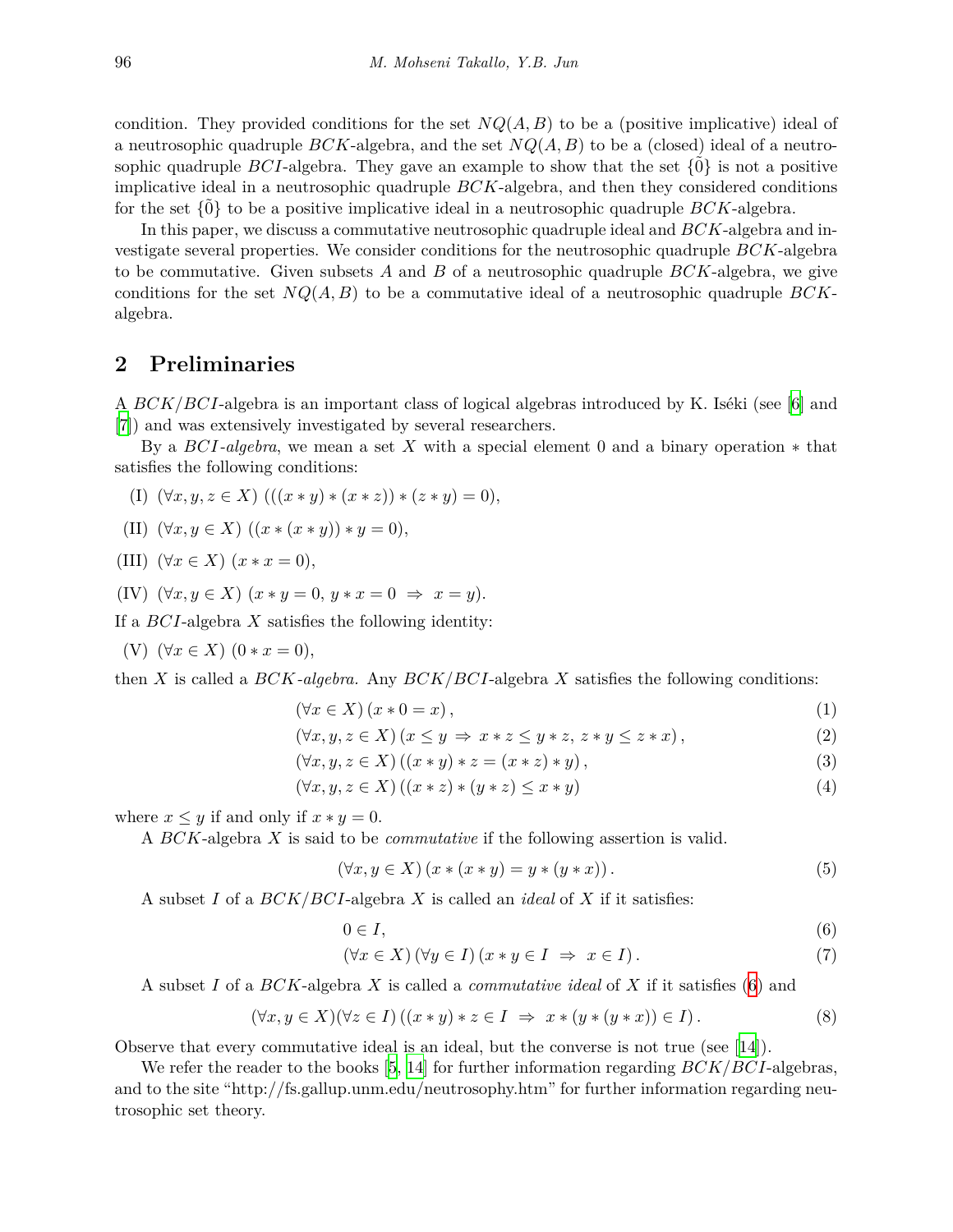### **3 Commutative neutrosophic quadruple** *BCK***-algebras**

In this section, we define commutative neutrosophic quadruple *BCK*-algebra under Theorem [3.3](#page-2-0) and consider some properties of commutative neutrosophic quadruple *BCK*-algebra. Also, we investigate relation between commutative neutrosophic quadruple *BCK*-algebra and lattices.

**Definition 3.1** ([[12](#page-10-8)])**.** *Let X be a set. A neutrosophic quadruple X-number is an ordered quadruple*  $(a, x, y, zF)$  where  $a, x, y, z \in X$  and  $T, I, F$  have their usual neutrosophic logic meanings.

The set of all neutrosophic quadruple *X*-numbers is denoted by  $NQ(X)$ , that is,

 $NO(X) := \{(a, x), yI, zF\} \mid a, x, y, z \in X\},\$ 

and it is called the *neutrosophic quadruple set* based on *X*. If *X* is a *BCK/BCI*-algebra, a neutrosophic quadruple *X*-number is called a *neutrosophic quadruple BCK/BCI-number* and we say that  $NQ(X)$  is the *neutrosophic quadruple*  $BCK/BCI-set$ .

Let *X* be a *BCK/BCI*-algebra. We define a binary operation  $\odot$  on  $NQ(X)$  by

$$
(a, xT, yI, zF) \odot (b, uT, vI, wF) = (a * b, (x * u)T, (y * v)I, (z * w)F)
$$

for all  $(a, xT, yI, zF)$ ,  $(b, uT, vI, wF) \in NQ(X)$ . Given  $a_1, a_2, a_3, a_4 \in X$ , the neutrosophic quadruple *BCK/BCI*-number  $(a_1, a_2T, a_3I, a_4F)$  is denoted by  $\tilde{a}$ , that is,

$$
\tilde{a} = (a_1, a_2T, a_3I, a_4F),
$$

and the zero neutrosophic quadruple *BCK/BCI*-number  $(0, 0T, 0I, 0F)$  is denoted by  $\tilde{0}$ , that is,

 $\tilde{0} = (0, 0T, 0I, 0F).$ 

We define an order relation " $\ll$ " and the equality "=" on  $NQ(X)$  as follows:

$$
\tilde{x} \ll \tilde{y} \Leftrightarrow x_i \le y_i \text{ for } i = 1, 2, 3, 4,
$$
  

$$
\tilde{x} = \tilde{y} \Leftrightarrow x_i = y_i \text{ for } i = 1, 2, 3, 4,
$$

for all  $\tilde{x}, \tilde{y} \in NQ(X)$ . It is easy to verify that " $\ll$ " is a partial order on  $NQ(X)$ .

<span id="page-2-1"></span>**Lemma 3.2** ([[12\]](#page-10-8)). If X is a BCK/BCI-algebra, then  $(NQ(X); \odot, \widetilde{0})$  is a BCK/BCI-algebra, *which is called a neutrosophic quadruple BCK/BCI-algebra.*

<span id="page-2-0"></span>**Theorem 3.3.** *The neutrosophic quadruple BCK-set NQ*(*X*) *based on a commutative BCKalgebra X is a commutative BCK-algebra, which is called a commutative neutrosophic quadruple BCK-algebra.*

*Proof.* Let *X* be a commutative *BCK*-algebra. Then *X* is a *BCK*-algebra, and so  $(NQ(X); \odot, 0)$ is a *BCK*-algebra by Lemma [3.2](#page-2-1). Let  $\tilde{x}, \tilde{y} \in NQ(X)$ . Then

$$
x_i * (x_i * y_i) = y_i * (y_i * x_i)
$$

for all  $i = 1, 2, 3, 4$  since  $x_i, y_i \in X$  and X is a commutative *BCK*-algebra. Hence  $\tilde{x} \odot (\tilde{x} \odot \tilde{y}) =$  $\tilde{y} \odot (\tilde{y} \odot \tilde{x})$ , and therefore  $NQ(X)$  based on a commutative *BCK*-algebra X is a commutative *BCK*-algebra.  $\Box$ 

Theorem [3.3](#page-2-0) is illustrated by the following example.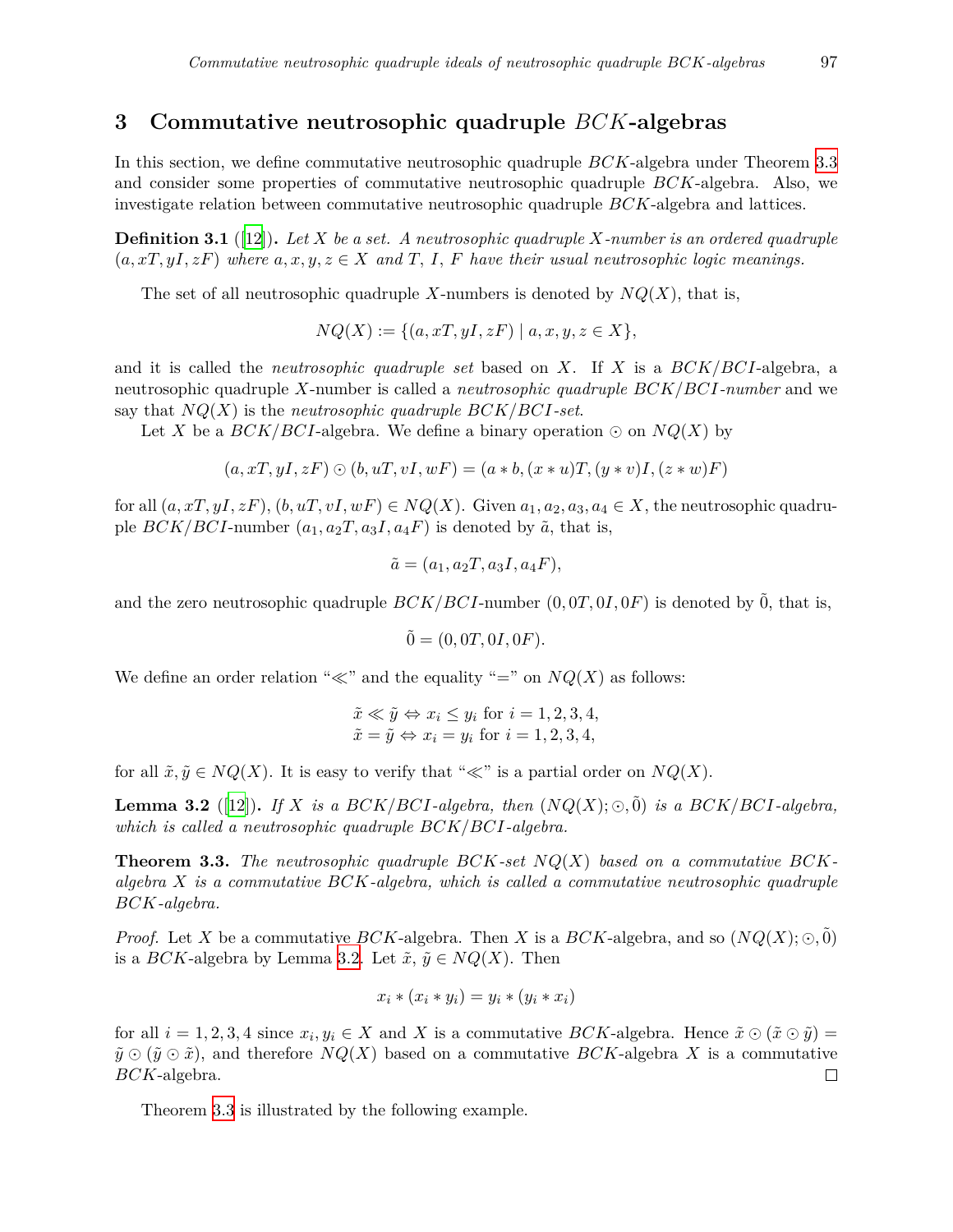<span id="page-3-0"></span>**Example 3.4.** *Let*  $X = \{0, 1\}$  *be a set with the binary operation*  $*$  *which is given in Table [1.](#page-3-0)* 

Table 1: Cayley table for the binary operation "*∗*"

*Then* (*X, ∗,* 0) *is a commutative BCK-algebra (see [\[14](#page-10-9)]), and the neutrosophic quadruple BCK-set NQ*(*X*) *is given as follows:*

$$
NQ(X) = \{\tilde{0}, \tilde{1}, \tilde{2}, \tilde{3}, \tilde{4}, \tilde{5}, \tilde{6}, \tilde{7}, \tilde{8}, \tilde{9}, \tilde{10}, \tilde{11}, \tilde{12}, \tilde{13}, \tilde{14}, \tilde{15}\}
$$

*where*

- $\tilde{0} = (0, 0T, 0I, 0F), \tilde{1} = (0, 0T, 0I, 1F), \tilde{2} = (0, 0T, 1I, 0F), \tilde{3} = (0, 0T, 1I, 1F),$
- $\tilde{A} = (0, 1T, 0I, 0F), \, \tilde{5} = (0, 1T, 0I, 1F), \, \tilde{6} = (0, 1T, 1I, 0F), \, \tilde{7} = (0, 1T, 1I, 1F),$
- $\tilde{8} = (1,0T,0I,0F), \tilde{9} = (1,0T,0I,1F), \tilde{10} = (1,0T,1I,0F), \tilde{11} = (1,0T,1I,1F),$
- $\tilde{12} = (1, 1T, 0I, 0F), \tilde{13} = (1, 1T, 0I, 1F), \tilde{14} = (1, 1T, 1I, 0F), \tilde{15} = (1, 1T, 1I, 1F).$

<span id="page-3-1"></span>*Then*  $(NQ(X), \odot, \widetilde{0})$  *is a commutative BCK-algebra in which the operation*  $\odot$  *is given by Table [2.](#page-3-1)* 

| $(\bm{\cdot})$ | l<br>$\tilde{0}$ | $\overline{1}$                       | $\tilde{2}$  | $\tilde{3}$                          | $\tilde{4}$                          | $\tilde{5}$    | $\tilde{6}$ | $\tilde{7}$                              | $\tilde{8}$    | $\tilde{9}$ | 10          | $\overline{11}$                         | $\tilde{12}$ | 13          | $\tilde{\phantom{a}}$<br>14                 | $\tilde{15}$ |
|----------------|------------------|--------------------------------------|--------------|--------------------------------------|--------------------------------------|----------------|-------------|------------------------------------------|----------------|-------------|-------------|-----------------------------------------|--------------|-------------|---------------------------------------------|--------------|
| $\overline{0}$ | $\tilde{0}$      | $\overline{0}$                       | $\tilde{0}$  | $\overline{0}$                       | $\overline{0}$                       | $\overline{0}$ | $\tilde{0}$ | $\overline{0}$                           | $\overline{0}$ | $\tilde{0}$ | $\tilde{0}$ | $\overline{0}$                          | $\tilde{0}$  | $\tilde{0}$ | $\overline{0}$                              | $\tilde{0}$  |
|                | $\tilde{1}$      | $\tilde{0}$                          | $\tilde{1}$  | $\tilde{0}$                          | $\tilde{1}$                          | $\tilde{0}$    | $\tilde{1}$ | $\tilde{0}$                              | $\tilde{1}$    | $\tilde{0}$ | $\tilde{1}$ | $\tilde{0}$                             | $\tilde{1}$  | $\tilde{0}$ | $\tilde{1}$                                 | $\tilde{0}$  |
| $\tilde{2}$    | $\tilde{2}$      | $\tilde{\phantom{a}}$<br>$\tilde{2}$ | $\tilde{0}$  | $\tilde{\phantom{a}}$<br>$\tilde{0}$ | $\tilde{\phantom{a}}$<br>$\tilde{2}$ | $\tilde{2}$    | $\tilde{0}$ | $\widetilde{\phantom{m}}$<br>$\tilde{0}$ | $\tilde{2}$    | $\tilde{2}$ | $\tilde{0}$ | $\tilde{\phantom{a}}$<br>$\overline{0}$ | $\tilde{2}$  | $\tilde{2}$ | $\tilde{\phantom{a}}$<br>$\overline{0}$     | $\tilde{0}$  |
| $\tilde{3}$    | $\tilde{3}$      | $\tilde{2}$                          | $\tilde{1}$  | $\tilde{\phantom{a}}$<br>$\tilde{0}$ | $\tilde{3}$                          | $\tilde{2}$    | $\tilde{1}$ | $\widetilde{\phantom{m}}$<br>$\tilde{0}$ | $\tilde{3}$    | $\tilde{2}$ | $\tilde{1}$ | $\tilde{\phantom{a}}$<br>$\tilde{0}$    | $\tilde{3}$  | $\tilde{2}$ | $\tilde{1}$                                 | $\tilde{0}$  |
| $\tilde{4}$    | $\tilde{4}$      | $\tilde{4}$                          | $\tilde{4}$  | $\tilde{4}$                          | $\tilde{0}$                          | $\tilde{0}$    | $\tilde{0}$ | $\tilde{0}$                              | $\tilde{4}$    | $\tilde{4}$ | $\tilde{4}$ | $\tilde{4}$                             | $\tilde{0}$  | $\tilde{0}$ | $\tilde{0}$                                 | $\tilde{0}$  |
| $\tilde{5}$    | $\tilde{5}$      | $\tilde{4}$                          | $\tilde{5}$  | $\tilde{4}$                          | $\tilde{1}$                          | $\tilde{0}$    | $\tilde{1}$ | $\tilde{0}$                              | $\tilde{5}$    | $\tilde{4}$ | $\tilde{5}$ | $\tilde{4}$                             | $\tilde{1}$  | $\tilde{0}$ | $\tilde{1}$                                 |              |
| $\tilde{6}$    | $\tilde{6}$      | $\tilde{6}$                          | $\tilde{4}$  | $\tilde{4}$                          | $\tilde{2}$                          | $\tilde{2}$    | $\tilde{0}$ | $\tilde{0}$                              | $\tilde{6}$    | $\tilde{6}$ | $\tilde{4}$ | $\tilde{4}$                             | $\tilde{2}$  | $\tilde{2}$ | $\tilde{0}$                                 | $\tilde{0}$  |
| $\tilde{7}$    | $\tilde{7}$      | $\tilde{6}$                          | $\tilde{5}$  | $\tilde{4}$                          | $\tilde{3}$                          | $\tilde{2}$    | $\tilde{1}$ | $\tilde{0}$                              | $\tilde{7}$    | $\tilde{6}$ | $\tilde{5}$ | $\tilde{4}$                             | $\tilde{3}$  | $\tilde{2}$ | $\tilde{1}$                                 | $\tilde{0}$  |
| $\tilde{8}$    | $\tilde{8}$      | $\tilde{8}$                          | $\tilde{8}$  | $\tilde{8}$                          | $\tilde{8}$                          | $\tilde{8}$    | $\tilde{8}$ | $\tilde{8}$                              | $\tilde{0}$    | $\tilde{0}$ | $\tilde{0}$ | $\tilde{0}$                             | $\tilde{0}$  | $\tilde{0}$ | $\widetilde{\phantom{m}}$<br>$\overline{0}$ | $\tilde{0}$  |
| $\tilde{9}$    | $\tilde{9}$      | $\tilde{8}$                          | $\tilde{8}$  | $\tilde{8}$                          | $\tilde{9}$                          | $\tilde{8}$    | $\tilde{9}$ | $\tilde{8}$                              | $\tilde{9}$    | $\tilde{0}$ | $\tilde{1}$ | $\tilde{0}$                             | ĩ            | $\tilde{0}$ | $\tilde{1}$                                 | $\tilde{0}$  |
| $\tilde{10}$   | $\tilde{10}$     | $\tilde{10}$                         | $\tilde{8}$  | $\tilde{8}$                          | $\tilde{10}$                         | $\tilde{10}$   | $\tilde{8}$ | $\tilde{8}$                              | $\tilde{2}$    | $\tilde{2}$ | $\tilde{0}$ | $\tilde{2}$                             | $\tilde{2}$  | $\tilde{2}$ | $\tilde{\phantom{a}}$<br>$\tilde{0}$        | $\tilde{0}$  |
| $\tilde{11}$   | $\tilde{11}$     | $\tilde{10}$                         | $\tilde{9}$  | $\tilde{8}$                          | $\tilde{11}$                         | $\tilde{10}$   | $\tilde{9}$ | $\tilde{8}$                              | $\tilde{3}$    | $\tilde{2}$ | $\tilde{1}$ | $\tilde{0}$                             | $\tilde{3}$  | $\tilde{2}$ | $\tilde{1}$                                 |              |
| $\tilde{12}$   | $\tilde{12}$     | $\tilde{12}$                         | $\tilde{12}$ | $\tilde{12}$                         | $\tilde{8}$                          | $\tilde{8}$    | $\tilde{8}$ | $\tilde{8}$                              | $\tilde{4}$    | $\tilde{4}$ | $\tilde{4}$ | $\tilde{4}$                             | $\tilde{0}$  | $\tilde{0}$ | $\widetilde{\phantom{m}}$<br>$\overline{0}$ | $\tilde{0}$  |
| $\tilde{13}$   | $\tilde{13}$     | $\tilde{12}$                         | $\tilde{13}$ | $\tilde{12}$                         | $\tilde{9}$                          | $\tilde{8}$    | $\tilde{9}$ | $\tilde{8}$                              | $\tilde{5}$    | $\tilde{4}$ | $\tilde{5}$ | $\tilde{4}$                             | $\tilde{1}$  | $\tilde{0}$ | $\tilde{1}$                                 | $\tilde{0}$  |
| $\tilde{14}$   | $\tilde{14}$     | $\tilde{14}$                         | $\tilde{12}$ | $\tilde{12}$                         | $\tilde{10}$                         | $\tilde{10}$   | $\tilde{8}$ | $\tilde{8}$                              | $\tilde{6}$    | $\tilde{6}$ | $\tilde{4}$ | $\tilde{4}$                             | $\tilde{2}$  | $\tilde{2}$ | $\widetilde{\phantom{m}}$<br>$\tilde{0}$    | $\tilde{0}$  |
| $\tilde{15}$   | $\tilde{15}$     | $\tilde{14}$                         | $\tilde{13}$ | $\tilde{12}$                         | $\tilde{11}$                         | $\tilde{10}$   | $\tilde{9}$ | $\tilde{8}$                              | $\tilde{7}$    | $\tilde{6}$ | $\tilde{5}$ | $\tilde{4}$                             | $\tilde{3}$  | $\tilde{2}$ | ĩ                                           | $\tilde{0}$  |

Table 2: Cayley table for the binary operation "*⊙*"

**Proposition 3.5.** *The neutrosophic quadruple BCK-set NQ*(*X*) *based on a commutative BCK-*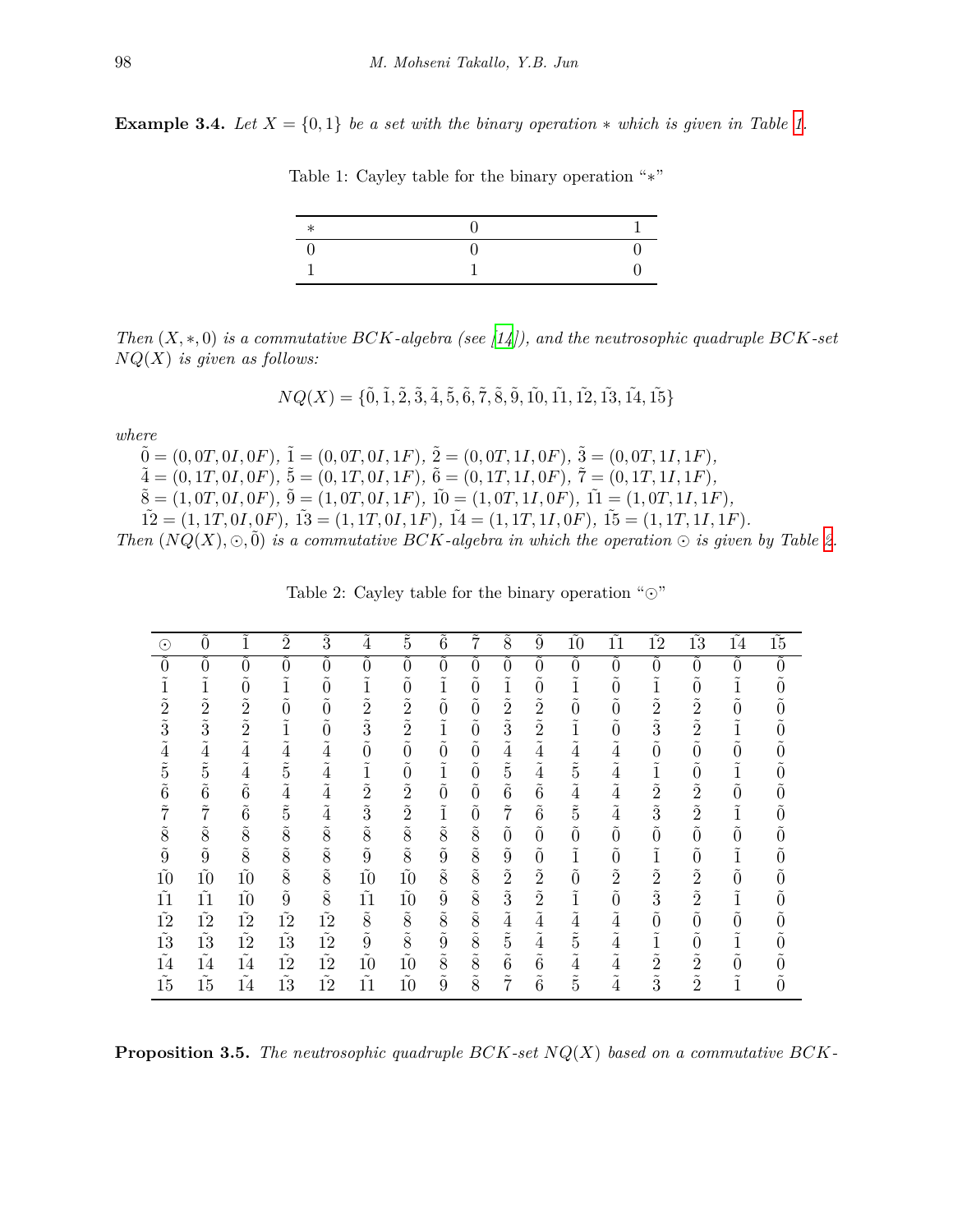*algebra X satisfies the following assertions.*

<span id="page-4-1"></span>
$$
(\forall \tilde{x}, \tilde{y}, \tilde{z} \in NQ(X))(\tilde{x} \ll \tilde{z}, \tilde{z} \odot \tilde{y} \ll \tilde{z} \odot \tilde{x} \Rightarrow \tilde{x} \ll \tilde{y}). \tag{9}
$$

<span id="page-4-3"></span><span id="page-4-2"></span><span id="page-4-0"></span>
$$
(\forall \tilde{x}, \tilde{y}, \tilde{z} \in NQ(X))(\tilde{x} \ll \tilde{z}, \tilde{y} \ll \tilde{z}, \tilde{z} \odot \tilde{y} \ll \tilde{z} \odot \tilde{x} \Rightarrow \tilde{x} \ll \tilde{y}).
$$
\n(10)

$$
(\forall \tilde{x}, \tilde{y}, \tilde{z} \in NQ(X))(\tilde{x} \ll \tilde{y} \implies \tilde{y} \odot (\tilde{y} \odot \tilde{x}) = \tilde{x}). \tag{11}
$$

$$
(\forall \tilde{x}, \tilde{y} \in NQ(X))(\tilde{x} \odot (\tilde{x} \odot \tilde{y}) = \tilde{y} \odot (\tilde{y} \odot (\tilde{x} \odot (\tilde{x} \odot \tilde{y}))))
$$
\n
$$
(12)
$$

*Proof.* Assume that  $\tilde{x} \ll \tilde{z}$  and  $\tilde{z} \odot \tilde{y} \ll \tilde{z} \odot \tilde{x}$  for all  $\tilde{x}, \tilde{y}, \tilde{z} \in NQ(X)$ . Then  $\tilde{x} \odot \tilde{z} = \tilde{0}$  and  $(\tilde{z} \odot \tilde{y}) \odot (\tilde{z} \odot \tilde{x}) = 0$ . Since  $NQ(X)$  is commutative, we have

$$
\tilde{x} \odot \tilde{y} = (\tilde{x} \odot \tilde{0}) \odot \tilde{y} = (\tilde{x} \odot (\tilde{x} \odot \tilde{z})) \odot \tilde{y} = (\tilde{z} \odot (\tilde{z} \odot \tilde{x})) \odot \tilde{y} = (\tilde{z} \odot \tilde{y}) \odot (\tilde{z} \odot \tilde{x}) = \tilde{0},
$$

that is,  $\tilde{x} \ll \tilde{y}$ . Condition [\(10](#page-4-0)) is clear by the condition ([9](#page-4-1)). Suppose that  $\tilde{x} \ll \tilde{y}$  for all  $\tilde{x}, \tilde{y} \in$  $NQ(X)$ . Note that  $\tilde{y} \odot (\tilde{y} \odot \tilde{x}) \ll \tilde{y}$  and  $\tilde{y} \odot (\tilde{y} \odot (\tilde{y} \odot \tilde{x})) \ll \tilde{y} \odot \tilde{x}$  for all  $\tilde{x}, \tilde{y} \in NQ(X)$ . It follows from the condition ([10\)](#page-4-0) that  $\tilde{x} \ll \tilde{y} \odot (\tilde{y} \odot \tilde{x})$ . Obviously,  $\tilde{y} \odot (\tilde{y} \odot \tilde{x}) \ll \tilde{x}$ , and so  $\tilde{y} \odot (\tilde{y} \odot \tilde{x}) = \tilde{x}$ . Condition ([12\)](#page-4-2) follows directly from the condition ([11\)](#page-4-3).  $\Box$ 

**Theorem 3.6.** *The neutrosophic quadruple BCK-set NQ*(*X*) *based on a commutative BCKalgebra*  $X$  *is a lower semilattice with respect to the order "* $\ll$ *".* 

*Proof.* For any  $\tilde{x}, \tilde{y} \in NQ(X)$ , let  $\tilde{y} \odot (\tilde{y} \odot \tilde{x}) = \tilde{x} \wedge \tilde{y}$ . Then  $\tilde{x} \wedge \tilde{y} \ll \tilde{x}$  and  $\tilde{x} \wedge \tilde{y} \ll \tilde{y}$ . Let  $\tilde{a} \in NQ(X)$  such that  $\tilde{a} \ll \tilde{x}$  and  $\tilde{a} \ll \tilde{y}$ . Then

$$
\tilde{a} = \tilde{a} \odot \tilde{0} = \tilde{a} \odot (\tilde{a} \odot \tilde{x}) = \tilde{x} \odot (\tilde{x} \odot \tilde{a}).
$$

Similarly, we have  $\tilde{a} = \tilde{y} \odot (\tilde{y} \odot \tilde{a})$ . Thus

$$
\tilde{a} = \tilde{x} \odot (\tilde{x} \odot \tilde{a}) = \tilde{x} \odot (\tilde{x} \odot (\tilde{y} \odot (\tilde{y} \odot \tilde{a}))) \ll \tilde{x} \odot (\tilde{x} \odot \tilde{y}) = \tilde{y} \odot (\tilde{y} \odot \tilde{x}) = \tilde{x} \wedge \tilde{y}.
$$

Hence  $\tilde{x} \wedge \tilde{y}$  is the greatest lower bound, and therefore  $(NQ(X), \ll)$  is a lower semilattice.  $\Box$ 

Given a neutrosophic quadruple  $BCK$ -algebra  $NQ(X)$ , we consider the following set.

<span id="page-4-5"></span>
$$
\Omega(\tilde{a}) := \{ \tilde{x} \in NQ(X) \mid \tilde{x} \ll \tilde{a} \}. \tag{13}
$$

**Proposition 3.7.** *Every neutrosophic quadruple BCK-set NQ*(*X*) *based on a commutative BCKalgebra X satisfies the following identity.*

$$
(\forall \tilde{a}, \tilde{b} \in NQ(X))(\Omega(\tilde{a}) \cap \Omega(\tilde{b}) = \Omega(\tilde{a} \wedge \tilde{b}))
$$
\n(14)

 $where \tilde{a} \wedge \tilde{b} = \tilde{b} \odot (\tilde{b} \odot \tilde{a}).$ 

*Proof.* Let  $\tilde{x} \in \Omega(\tilde{a}) \cap \Omega(\tilde{b})$ . Then  $\tilde{x} \ll \tilde{a}$  and  $\tilde{x} \ll \tilde{b}$ , and so  $\tilde{x} \ll \tilde{a} \wedge \tilde{b}$ . Thus  $\tilde{x} \in \Omega(\tilde{a} \wedge \tilde{b})$ , which shows that  $\Omega(\tilde{a}) \cap \Omega(\tilde{b}) \subseteq \Omega(\tilde{a} \wedge \tilde{b})$ . If  $\tilde{x} \in \Omega(\tilde{a} \wedge \tilde{b})$ , then  $\tilde{x} \ll \tilde{a} \wedge \tilde{b}$ . Hence  $\tilde{x} \ll \tilde{a}$  and  $\tilde{x} \ll \tilde{b}$ , and thus  $\tilde{x} \in \Omega(\tilde{a}) \cap \Omega(b)$ . This completes the proof.  $\Box$ 

We consider conditions for a neutrosophic quadruple *BCK*-algebra *NQ*(*X*) to be commutative.

<span id="page-4-4"></span>**Lemma 3.8.** *If a neutrosophic quadruple BCK-algebra NQ*(*X*) *satisfies the condition* ([11\)](#page-4-3)*, then it is commutative.*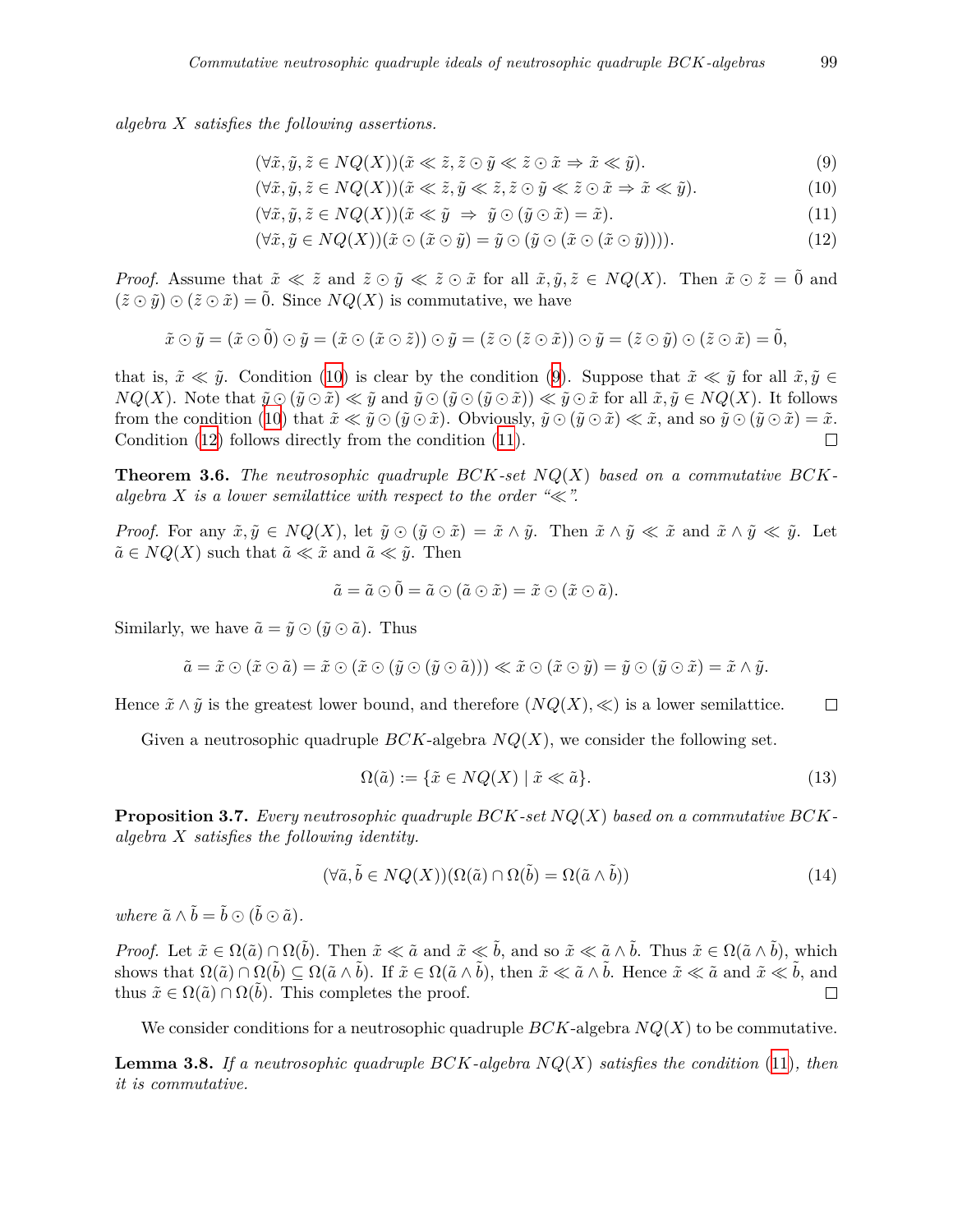*Proof.* Assume that *NQ*(*X*) is a neutrosophic quadruple *BCK*-algebra which satisfies the condi-tion [\(11\)](#page-4-3). Note that  $\tilde{y} \odot (\tilde{y} \odot \tilde{x}) \ll \tilde{x}$  for all  $\tilde{x}, \tilde{y} \in NQ(X)$ . It follows from the condition [\(11](#page-4-3)) that

$$
\tilde{y} \odot (\tilde{y} \odot \tilde{x}) = \tilde{x} \odot (\tilde{x} \odot (\tilde{y} \odot (\tilde{y} \odot \tilde{x}))).
$$

Hence

$$
(\tilde{y} \odot (\tilde{y} \odot \tilde{x})) \odot (\tilde{x} \odot (\tilde{x} \odot \tilde{y}))
$$
  
=  $(\tilde{x} \odot (\tilde{x} \odot (\tilde{y} \odot (\tilde{y} \odot \tilde{x})))) \odot (\tilde{x} \odot (\tilde{x} \odot \tilde{y}))$   
=  $(\tilde{x} \odot (\tilde{x} \odot (\tilde{x} \odot \tilde{y}))) \odot (\tilde{x} \odot (\tilde{y} \odot (\tilde{y} \odot \tilde{x})))$   
=  $(\tilde{x} \odot \tilde{y}) \odot (\tilde{x} \odot (\tilde{y} \odot (\tilde{y} \odot \tilde{x})))$   
 $\ll (\tilde{y} \odot (\tilde{y} \odot \tilde{x})) \odot \tilde{y} = \tilde{0}$ 

for all  $\tilde{x}, \tilde{y} \in NQ(X)$ . Similarly, we get that  $(\tilde{x} \odot (\tilde{x} \odot \tilde{y})) \odot (\tilde{y} \odot (\tilde{y} \odot \tilde{x})) = 0$  by changing the role of  $\tilde{x}$  and  $\tilde{y}$ . Therefore  $\tilde{x} \odot (\tilde{x} \odot \tilde{y}) = \tilde{y} \odot (\tilde{y} \odot \tilde{x})$  and so  $NQ(X)$  is commutative.  $\Box$ 

**Theorem 3.9.** *If a neutrosophic quadruple BCK-algebra NQ*(*X*) *satisfies the condition* ([12\)](#page-4-2)*, then it is commutative.*

*Proof.* Assume that *NQ*(*X*) is a neutrosophic quadruple *BCK*-algebra which satisfies the condi-tion [\(12](#page-4-2)). Let  $\tilde{x}, \tilde{y} \in NQ(X)$  such that  $\tilde{x} \ll \tilde{y}$ . Then

$$
\tilde{y} \odot (\tilde{y} \odot \tilde{x}) = \tilde{y} \odot (\tilde{y} \odot (\tilde{x} \odot (\tilde{x} \odot \tilde{y}))) = \tilde{x} \odot (\tilde{x} \odot \tilde{y}) = \tilde{x} \odot \tilde{0} = \tilde{x},
$$

and so  $NQ(X)$  is commutative by Lemma [3.8](#page-4-4).

<span id="page-5-0"></span>**Lemma 3.10.** *A neutrosophic quadruple BCK-algebra NQ*(*X*) *is commutative if and only if the following assertion is valid.*

$$
(\forall \tilde{x}, \tilde{y} \in NQ(X)) (\tilde{y} \odot (\tilde{y} \odot \tilde{x}) \ll (\tilde{x} \odot (\tilde{x} \odot \tilde{y}))).
$$
\n(15)

*Proof.* It is straightforward.

**Theorem 3.11.** If a neutrosophic quadruple  $BCK$ -algebra  $NQ(X)$  satisfies the condition ([14\)](#page-4-5), *then it is commutative.*

*Proof.* Let *NQ*(*X*) be a neutrosophic quadruple *BCK*-algebra which satisfies the condition [\(14](#page-4-5)). Let  $\tilde{x} \wedge \tilde{y} := \tilde{y} \odot (\tilde{y} \odot \tilde{x})$  for all  $\tilde{x}, \tilde{y} \in NQ(X)$ . Then

$$
\Omega(\tilde{x} \wedge \tilde{y}) = \Omega(\tilde{x}) \cap \Omega(\tilde{y}) = \Omega(\tilde{y}) \cap \Omega(\tilde{x}) = \Omega(\tilde{y} \wedge \tilde{x})
$$

for all  $\tilde{x}, \tilde{y} \in NQ(X)$ , and thus  $\tilde{x} \wedge \tilde{y} \in \Omega(\tilde{y} \wedge \tilde{x})$ . Hence  $\tilde{x} \wedge \tilde{y} \ll \tilde{y} \wedge \tilde{x}$ , that is,  $\tilde{y} \odot (\tilde{y} \odot \tilde{x}) \ll \tilde{y}$  $\tilde{x} \odot (\tilde{x} \odot \tilde{y})$ . It follows from Lemma [3.10](#page-5-0) that  $NQ(X)$  is a commutative neutrosophic quadruple *BCK*-algebra.  $\Box$ 

**Theorem 3.12.** *Given a nonempty set*  $X$ *, if a neutrosophic quadruple set*  $NQ(X)$  *satisfies the following assertions*

$$
(\forall \tilde{x} \in NQ(X)) (\tilde{x} \odot \tilde{0} = \tilde{x}, \ \tilde{x} \odot \tilde{x} = \tilde{0}), \tag{16}
$$

$$
(\tilde{x}, \tilde{y}, \tilde{z} \in NQ(X)) ((\tilde{x} \odot \tilde{y}) \odot \tilde{z} = (\tilde{x} \odot \tilde{z}) \odot \tilde{y}), \qquad (17)
$$

$$
(\tilde{x}, \tilde{y} \in NQ(X)) (\tilde{x} \wedge \tilde{y} = \tilde{y} \wedge \tilde{x})
$$
\n<sup>(18)</sup>

*where*  $\tilde{x} \wedge \tilde{y} = \tilde{y} \odot (\tilde{y} \odot \tilde{x})$ *, then it is a commutative neutrosophic quadruple BCK-algebra.* 

 $\Box$ 

<span id="page-5-3"></span><span id="page-5-2"></span><span id="page-5-1"></span> $\Box$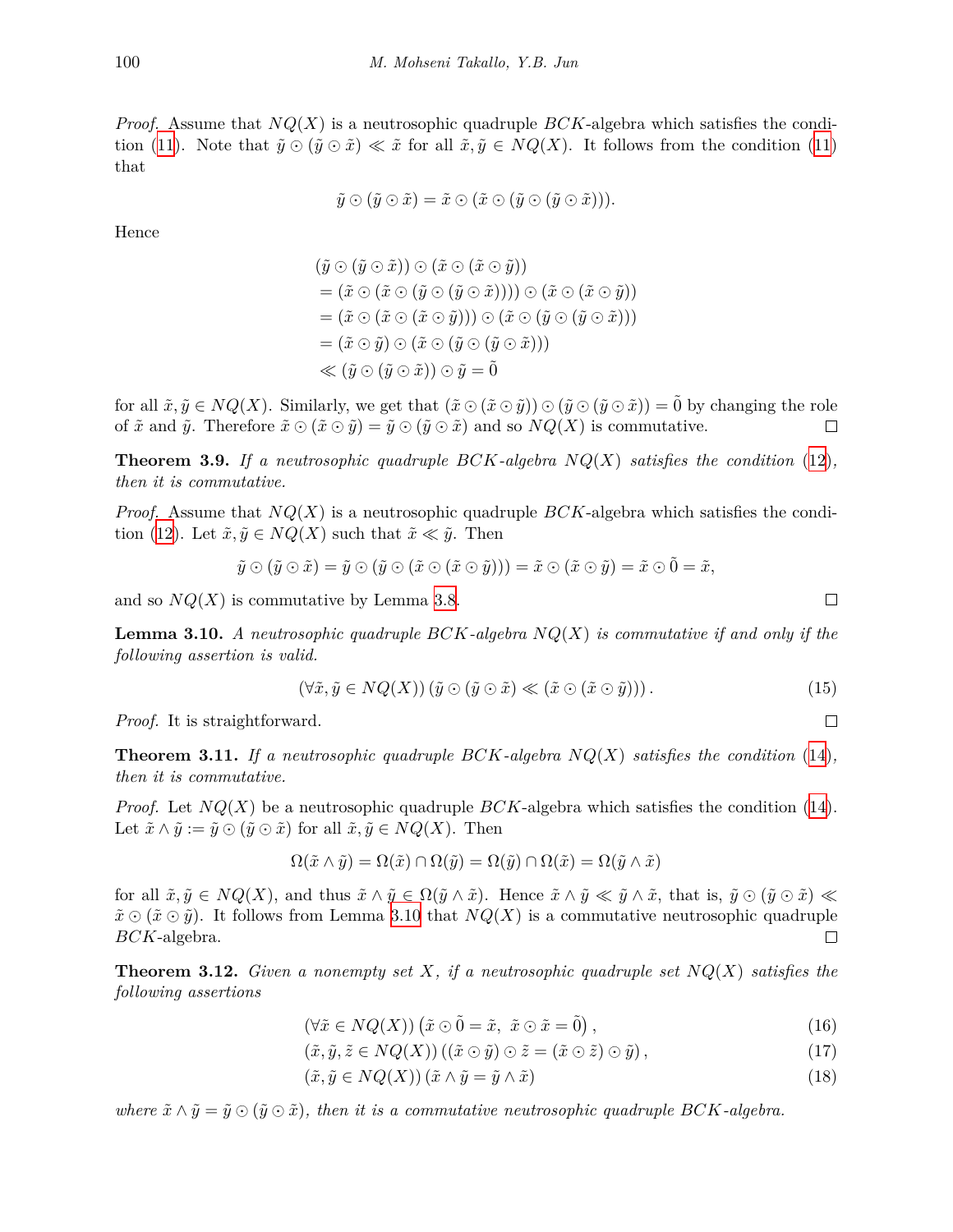*Proof.* Let  $\tilde{x}, \tilde{y}, \tilde{z} \in NQ(X)$ . Using conditions ([16\)](#page-5-1) and [\(17](#page-5-2)) imply that

<span id="page-6-0"></span>
$$
(\tilde{x} \odot (\tilde{x} \odot \tilde{y})) \odot \tilde{y} = (\tilde{x} \odot \tilde{y}) \odot (\tilde{x} \odot \tilde{y}) = \tilde{0}.
$$

Assume that  $\tilde{x} \odot \tilde{y} = \tilde{0}$  and  $\tilde{y} \odot \tilde{x} = \tilde{0}$ . Then

$$
\tilde{x} = \tilde{x} \odot \tilde{0} = \tilde{x} \odot (\tilde{x} \odot \tilde{y}) = \tilde{y} \wedge \tilde{x} = \tilde{x} \wedge \tilde{y} = \tilde{y} \odot (\tilde{y} \odot \tilde{x}) = \tilde{y} \odot \tilde{0} = \tilde{y}.
$$

Using  $(17)$  $(17)$  and  $(18)$  $(18)$ , we have

$$
(\tilde{x} \odot \tilde{y}) \odot (\tilde{x} \odot \tilde{z}) = (\tilde{x} \odot (\tilde{x} \odot \tilde{z})) \odot \tilde{y} = (\tilde{z} \wedge \tilde{x}) \odot \tilde{y} = (\tilde{x} \wedge \tilde{z}) \odot \tilde{y}
$$
  
=  $(\tilde{z} \odot (\tilde{z} \odot \tilde{x})) \odot \tilde{y} = (\tilde{z} \odot \tilde{y}) \odot (\tilde{z} \odot \tilde{x}).$  (19)

If we take  $\tilde{y} = \tilde{x}$  and  $\tilde{z} = \tilde{0}$  in ([19\)](#page-6-0), then

$$
\tilde{0} \odot \tilde{x} = (\tilde{x} \odot \tilde{x}) \odot (\tilde{x} \odot \tilde{0}) = (\tilde{0} \odot \tilde{x}) \odot (\tilde{0} \odot \tilde{x}) = \tilde{0}.
$$

It follows from [\(19](#page-6-0)) and ([16\)](#page-5-1) that

$$
((\tilde{x} \odot \tilde{y}) \odot (\tilde{x} \odot \tilde{z})) \odot (\tilde{z} \odot \tilde{y}) = ((\tilde{z} \odot \tilde{y}) \odot (\tilde{z} \odot \tilde{x})) \odot ((\tilde{z} \odot \tilde{y}) \odot \tilde{0})
$$
  
=  $(\tilde{0} \odot (\tilde{z} \odot \tilde{x})) \odot (\tilde{0} \odot (\tilde{z} \odot \tilde{y}))$   
=  $\tilde{0} \odot \tilde{0} = \tilde{0}.$ 

Therefore  $(NQ(X), \odot, 0)$  is a commutative neutrosophic quadruple *BCK*-algebra.

 $\Box$ 

Given subsets *A* and *B* of a *BCK*-algebra *X*, consider the set

$$
NQ(A, B) := \{ (a, xT, yI, zF) \in NQ(X) \mid a, x \in A; y, z \in B \}.
$$

<span id="page-6-2"></span>**Theorem 3.13.** If *A* and *B* are commutative ideals of a BCK-algebra *X*, then the set  $NQ(A, B)$ *is a commutative ideal of NQ*(*X*)*, which is called a commutative neutrosophic quadruple ideal.*

*Proof.* Assume that *A* and *B* are commutative ideals of a *BCK*-algebra *X*. Obviously,  $0 \in$  $NQ(A, B)$ . Let  $\tilde{x} = (x_1, x_2T, x_3I, x_4F), \tilde{y} = (y_1, y_2T, y_3I, y_4F)$  and  $\tilde{z} = (z_1, z_2T, z_3I, z_4F)$  be elements of  $NQ(X)$  such that  $\tilde{z} \in NQ(A, B)$  and  $(\tilde{x} \odot \tilde{y}) \odot \tilde{z} \in NQ(A, B)$ . Then

$$
(\tilde{x} \odot \tilde{y}) \odot \tilde{z} = ((x_1 * y_1) * z_1, ((x_2 * y_2) * z_2)T, ((x_3 * y_3) * z_3)I, ((x_4 * y_4) * z_4)F) \in NQ(A, B),
$$

and so  $(x_1 * y_1) * z_1 \in A$ ,  $(x_2 * y_2) * z_2 \in A$ ,  $(x_3 * y_3) * z_3 \in B$  and  $(x_4 * y_4) * z_4 \in B$ . Since  $\tilde{z} \in NQ(A, B)$ , we have  $z_1, z_2 \in A$  and  $z_3, z_4 \in B$ . Since *A* and *B* are commutative ideals of *X*, it follows that  $x_1 * (y_1 * (y_1 * x_1)) \in A$ ,  $x_2 * (y_2 * (y_2 * x_2)) \in A$ ,  $x_3 * (y_3 * (y_3 * x_3)) \in B$  and  $x_4 * (y_4 * (y_4 * x_4)) \in B$ . Hence

$$
\tilde{x} \odot (\tilde{y} \odot (\tilde{y} \odot \tilde{x})) = (x_1 * (y_1 * (y_1 * x_1)), (x_2 * (y_2 * (y_2 * x_2)))T, (x_3 * (y_3 * (y_3 * x_3)))I, (x_4 * (y_4 * (y_4 * x_4)))F) \in NQ(A, B),
$$

and therefore  $NQ(A, B)$  is a commutative ideal of  $NQ(X)$ .

<span id="page-6-1"></span>**Lemma 3.14** ([\[12](#page-10-8)]). If A and B are ideals of a BCK-algebra X, then the set  $NQ(A, B)$  is an *ideal of NQ*(*X*)*, which is called a neutrosophic quadruple ideal.*

 $\Box$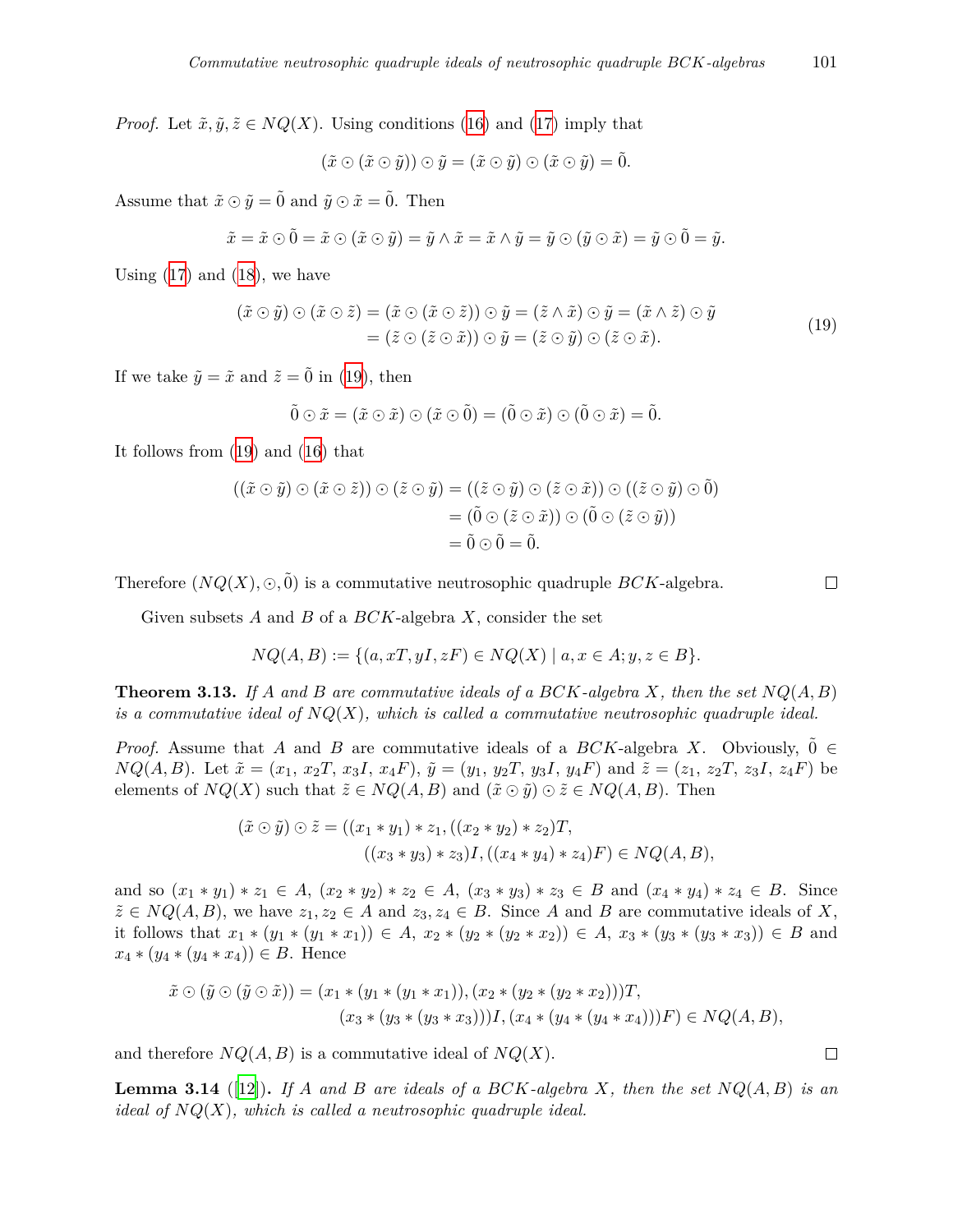**Theorem 3.15.** *Let A and B be ideals of a BCK-algebra X such that*

$$
(\forall x, y \in X) (x * y \in A \text{ (resp., } B) \Rightarrow x * (y * (y * x)) \in A \text{ (resp., } B)).
$$
\n(20)

*Then*  $NQ(A, B)$  *is a commutative ideal of*  $NQ(X)$ *.* 

*Proof.* If *A* and *B* are ideals of a *BCK*-algebra *X*, then  $NQ(A, B)$  is an ideal of  $NQ(X)$  by Lemma [3.14](#page-6-1). Let  $\tilde{x} = (x_1, x_2, x_3, x_4, F), \tilde{y} = (y_1, y_2, y_3, y_4, F)$  and  $\tilde{z} = (z_1, z_2, z_3, z_4, F)$  be elements of  $NQ(X)$  such that  $(\tilde{x} \odot \tilde{y}) \odot \tilde{z} \in NQ(A, B)$  and  $\tilde{z} \in NQ(A, B)$ . Then

$$
(\tilde{x} \odot \tilde{y}) \odot \tilde{z} = ((x_1 * y_1) * z_1, ((x_2 * y_2) * z_2)T, ((x_3 * y_3) * z_3)I, ((x_4 * y_4) * z_4)F) \in NQ(A, B),
$$

and  $\tilde{z} = (z_1, z_2T, z_3I, z_4F) \in NQ(A, B)$ , so  $(x_1 * y_1) * z_1 \in A$ ,  $(x_2 * y_2) * z_2 \in A$ ,  $(x_3 * y_3) * z_3 \in B$ ,  $(x_4 * y_4) * z_4 \in B$ ,  $z_1 \in A$ ,  $z_2 \in A$ ,  $z_3 \in B$  and  $z_4 \in B$ . Since A and B are ideals of X, we get that  $x_1 * y_1 \in A$ ,  $x_2 * y_2 \in A$ ,  $x_3 * y_3 \in B$  and  $x_4 * y_4 \in B$ . It follows from [\(20](#page-7-0)) that  $x_1 * (y_1 * (y_1 * x_1)) \in A$ ,  $x_2 * (y_2 * (y_2 * x_2)) \in A$ ,  $x_3 * (y_3 * (y_3 * x_3)) \in B$  and  $x_4 * (y_4 * (y_4 * x_4)) \in B$ . Hence

$$
\tilde{x} \odot (\tilde{y} \odot (\tilde{y} \odot \tilde{x})) = (x_1 * (y_1 * (y_1 * x_1)), (x_2 * (y_2 * (y_2 * x_2)))T,(x_3 * (y_3 * (y_3 * x_3)))I, (x_4 * (y_4 * (y_4 * x_4)))F) \in NQ(A, B).
$$

Therefore *NQ*(*A, B*) is a commutative ideal of *NQ*(*X*).

**Corollary 3.16.** *For any ideals A and B of a BCK-algebra X, if the set NQ*(*A, B*) *satisfies*

$$
(\forall \tilde{x}, \tilde{y} \in NQ(A, B)) (\tilde{x} \odot \tilde{y} \in NQ(A, B) \Rightarrow \tilde{x} \odot (\tilde{y} \odot (\tilde{y} \odot \tilde{x})) \in NQ(A, B)),
$$

*then*  $NQ(A, B)$  *is a commutative ideal of*  $NQ(X)$ *.* 

**Theorem 3.17.** Let I, J, A and B be ideals of a BCK-algebra X such that  $I \subseteq A$  and  $J \subseteq B$ . If *I* and *J* are commutative ideals of *X,* then the set  $NQ(A, B)$  is a commutative ideal of  $NQ(X)$ *.* 

*Proof.* If *I* and *J* are commutative ideals of *X*, then  $NQ(I, J)$  is a commutative ideal of  $NQ(X)$ by Theorem [3.13.](#page-6-2) Note that  $NQ(A, B)$  is an ideal of  $NQ(X)$  by Lemma [3.14](#page-6-1) and  $NQ(I, J) \subseteq$  $NQ(A, B)$ . Assume that  $x * y \in A$  (resp., *B*) for all  $x, y \in X$  and let  $a := x * y$ . Then

$$
(x * a) * y = (x * y) * a = 0 \in I
$$
 (resp., J),

and so  $((x * a) * y) * 0 = (x * a) * y \in I$  (resp., *J*). Since *I* and *J* are commutative ideals of *X* with  $I \subseteq A$  and  $J \subseteq B$ , it follows that

$$
(x * (y * (y * (x * a)))) * a = (x * a) * (y * (y * (x * a))) \in I \subseteq A \text{ (resp., } J \subseteq B),
$$

thus,  $x * (y * (x * a))) \in A$  (resp., *B*). On the other hand,

$$
(x * (y * (y * x))) * (x * (y * (x * a)))) \le (y * (y * (x * a))) * (y * (y * x))
$$
  
\n
$$
\le (y * x) * (y * (x * a)) \le (x * a) * x = 0 * a = 0.
$$

Hence  $(x*(y*(y*x)))*(x*(y*(y*(x*a))))=0 \in A$  (resp., B), and thus  $x*(y*(y*x)) \in A$  (resp., B). Therefore *A* and *B* are commutative ideals of *X*, and so *NQ*(*A, B*) is a commutative ideal of  $NQ(X)$  by Theorem [3.13.](#page-6-2)  $\Box$ 

The following examples illustrate Theorem [3.13.](#page-6-2)

<span id="page-7-0"></span>
$$
\Box
$$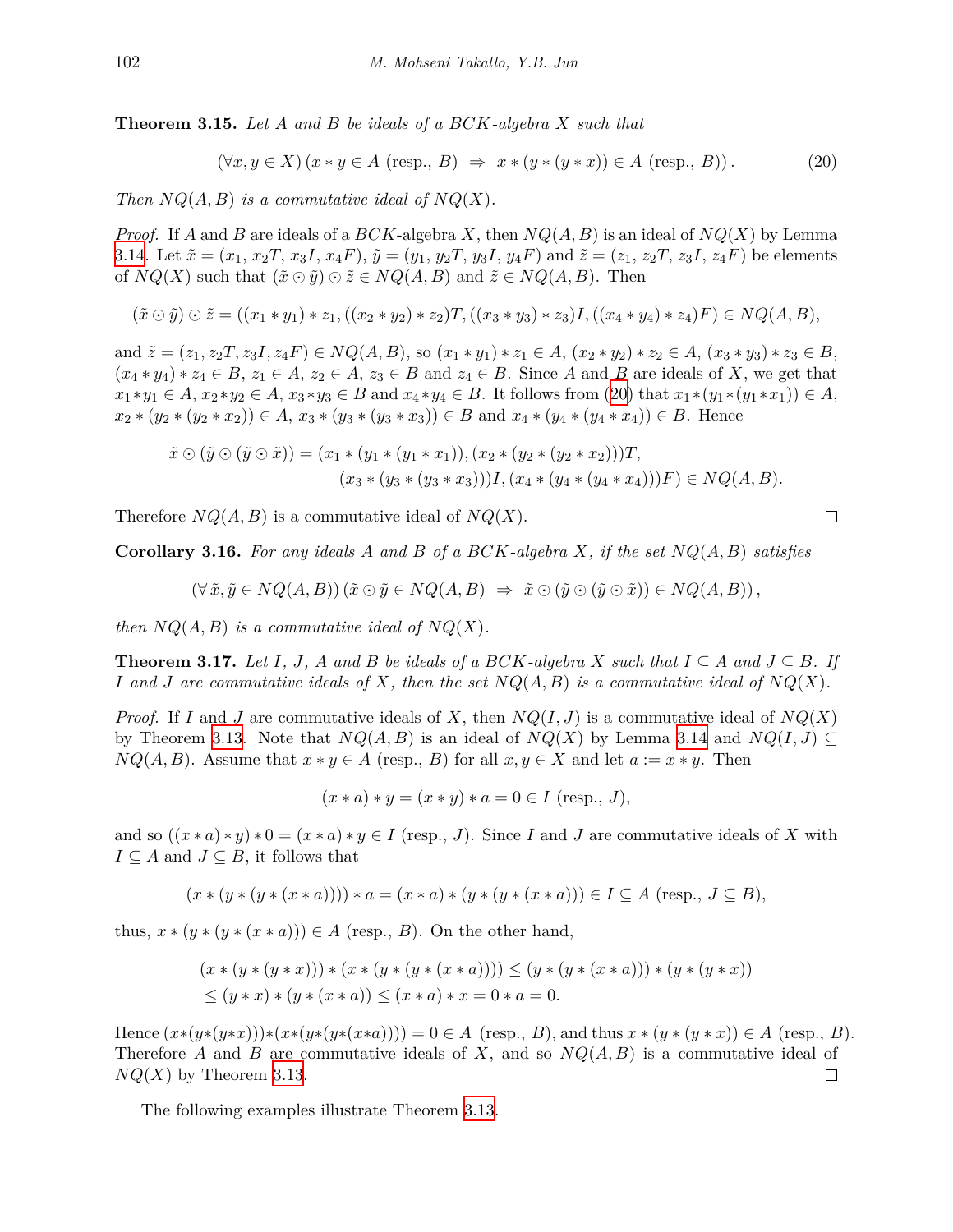<span id="page-8-0"></span>**Example 3.18.** *Consider a BCK-algebra*  $X = \{0, 1, 2\}$  *with the binary operation*  $*$  *which is given in Table [3,](#page-8-0)*

| $\ast$ |  |  |
|--------|--|--|
|        |  |  |
|        |  |  |
|        |  |  |

Table 3: Cayley table for the binary operation "*∗*"

*Then the neutrosophic quadruple BCK-algebra NQ*(*X*) *has 81 elements. If we take commutative ideals*  $A = \{0, 1\}$  *and*  $B = \{0, 2\}$  *of X, then* 

$$
NQ(A, B) = \{(0, 0T, 0I, 0F), (0, 0T, 0I, 2F), (0, 0T, 2I, 0F), (0, 0T, 2I, 2F), (0, 1T, 0I, 0F), (0, 1T, 0I, 2F), (0, 1T, 2I, 0F), (0, 1T, 2I, 2F), (1, 0T, 0I, 0F), (1, 0T, 0I, 2F), (1, 0T, 2I, 0F), (1, 0T, 2I, 2F), (1, 1T, 0I, 0F), (1, 1T, 0I, 2F), (1, 1T, 2I, 0F), (1, 1T, 2I, 2F)\}
$$

*which is a commutative ideal of*  $NQ(X)$ *.* 

<span id="page-8-1"></span>**Example 3.19.** *Consider a BCK-algebra*  $X = \{0, a, b, c\}$  *with the binary operation*  $*$  *which is given in Table [4](#page-8-1).*

| $\ast$           |                | $\boldsymbol{a}$ |                | ↷       |
|------------------|----------------|------------------|----------------|---------|
| $\theta$         |                |                  |                |         |
| $\boldsymbol{a}$ | $\it a$        | 0                |                | $\it a$ |
| b                |                | $\it a$          |                |         |
| с                | $\mathfrak{c}$ | $\mathfrak c$    | $\mathfrak{c}$ |         |

Table 4: Cayley table for the binary operation "*∗*"

*Then*  $(X, * , 0)$  *is a commutative BCK-algebra (see [[14](#page-10-9)]), and the neutrosophic quadruple BCK set NQ*(*X*) *based on X has 256 elements and it is a commutative BCK-algebra by Theorem [3.3.](#page-2-0) If we take commutative ideals*  $A = \{0, a, b\}$  *and*  $B = \{0, c\}$  *of X, then the set*  $NQ(A, B)$  *consists of*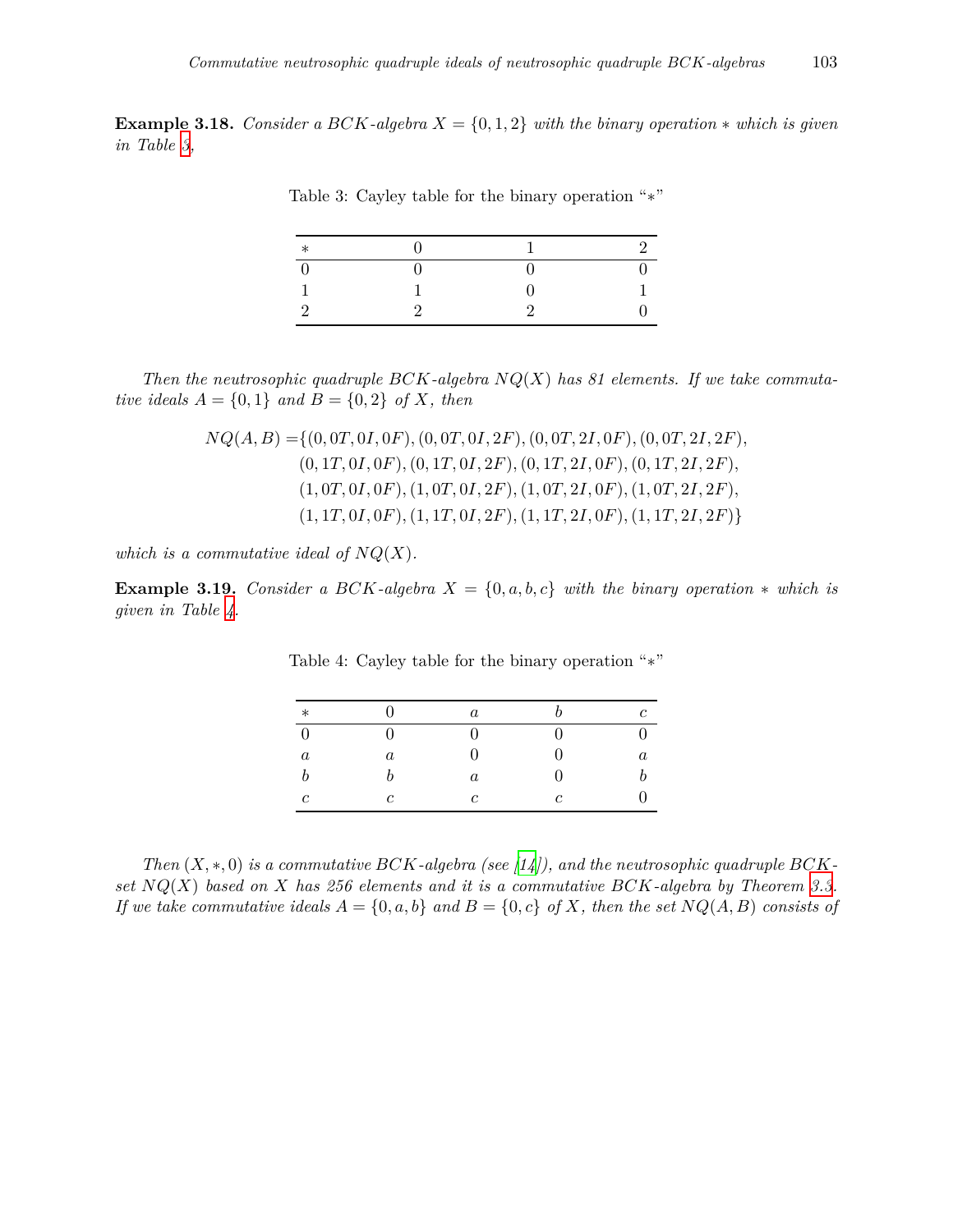*36 elements, which is a commutative ideal of NQ*(*X*) *by Theorem [3.13,](#page-6-2) and it is given as follows.*

$$
NQ(A, B) = \{(0, 0T, 0I, 0F), (0, 0T, 0I, cF), (0, 0T, cI, 0F), (0, 0T, cI, cF),(0, aT, 0I, 0F), (0, aT, 0I, cF), (0, aT, cI, 0F), (0, aT, cI, cF),(0, bT, 0I, 0F), (0, bT, 0I, cF), (0, bT, cI, 0F), (0, bT, cI, cF),(a, 0T, 0I, 0F), (a, 0T, 0I, cF), (a, 0T, cI, 0F), (a, 0T, cI, cF),(a, aT, 0I, 0F), (a, aT, 0I, cF), (a, aT, cI, 0F), (a, aT, cI, cF),(a, bT, 0I, 0F), (a, bT, 0I, cF), (a, bT, cI, 0F), (a, bT, cI, cF),(b, 0T, 0I, 0F), (b, 0T, 0I, cF), (b, 0T, cI, 0F), (b, 0T, cI, cF),(b, aT, 0I, 0F), (b, aT, 0I, cF), (b, aT, cI, 0F), (b, aT, cI, cF),(b, bT, 0I, 0F), (b, bT, 0I, cF), (b, bT, cI, 0F), (b, bT, cI, cF)\}.
$$

### **4 Conclusions**

We have considered a commutative neutrosophic quadruple ideals and BCK-algebras are discussed, and investigated several related properties are investigated. Conditions for the neutrosophic quadruple BCK-algebra to be commutative are considered. Given subsets A and B of a neutrosophic quadruple BCK algebra, conditions for the set  $NQ(A, B)$  to be a commutative ideal of a neutrosophic quadruple BCK-algebra are provided.

### **References**

- <span id="page-9-4"></span>[1] A.A.A.Agboola, B. Davvaz, F. Smarandache, *Neutrosophic quadruple algebraic hyperstructures*, Annals of Fuzzy Mathematics and Informatics, 14(1) (2017), 29–42.
- <span id="page-9-5"></span>[2] S.A. Akinleye, F. Smarandache, A.A.A. Agboola, *On neutrosophic quadruple algebraic structures*, Neutrosophic Sets and Systems, 12 (2016), 122–126.
- <span id="page-9-0"></span>[3] A. Borumand Saeid, Y.B. Jun, *Neutrosophic subalgebras of BCK/BCI-algebras based on neutrosophic points,* Annals of Fuzzy Mathematics and Informatics, 14(1) (2017), 87–97.
- [4] R.A. Borzooei, M. Mohseni Takallo, F. Smarandache, Y.B. Jun, *Positive implicative BMBJneutrosophic ideals in BCK-algebras,* Neutrosophic Sets and Systems, 23 (2018), 126–141.
- <span id="page-9-8"></span>[5] Y. Huang, *BCI-algebra,* Science Press, Beijing, 2006.
- <span id="page-9-6"></span>[6] K. Iséki, *On BCI-algebras,* Mathematics Seminar Notes, 8 (1980), 125–130.
- <span id="page-9-7"></span>[7] K. Iséki, S. Tanaka, *An introduction to the theory of BCK-algebras*, The Mathematical Society of Japan, 23 (1978), 1–26.
- <span id="page-9-1"></span>[8] Y.B. Jun, *Neutrosophic subalgebras of several types in BCK/BCI-algebras,* Annals of Fuzzy Mathematics and Informatics,  $14(1)$   $(2017)$ ,  $75-86$ .
- <span id="page-9-2"></span>[9] Y.B. Jun, S.J. Kim, F. Smarandache, *Interval neutrosophic sets with applications in BCK/BCI-algebra*, Axioms, 7 (2018), 23.
- <span id="page-9-3"></span>[10] Y.B. Jun, F. Smarandache, H. Bordbar, *Neutrosophic N -structures applied to BCK/BCIalgebras,* Information, 8 (2017), 128.